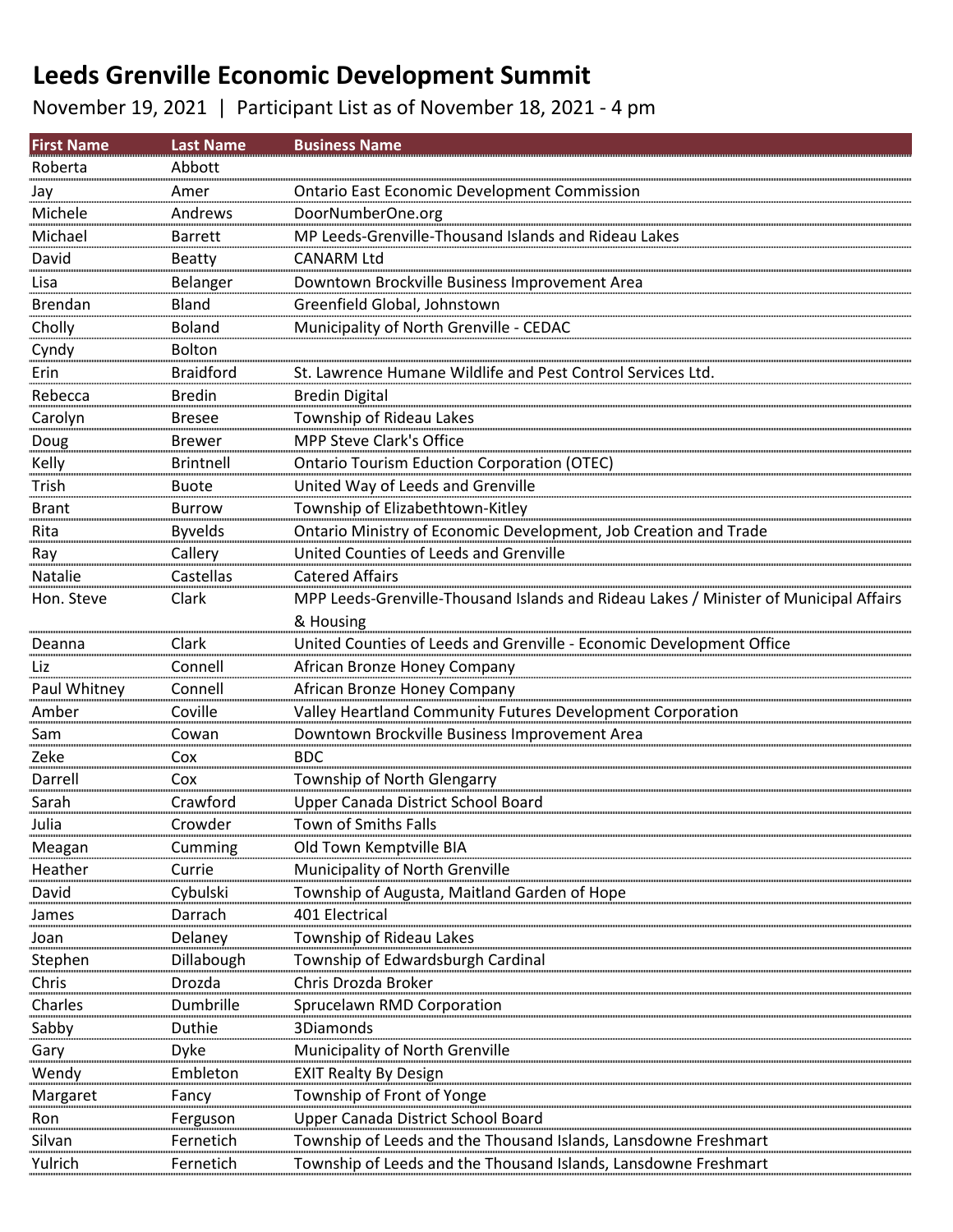### November 19, 2021 | Participant List as of November 18, 2021 - 4 pm

| <b>First Name</b> | <b>Last Name</b> | <b>Business Name</b>                                                        |
|-------------------|------------------|-----------------------------------------------------------------------------|
| Ryan              | Flannagan        | United Counties of Leeds and Grenville                                      |
| Anne-Marie        | Forcier          | Société Économique de l'Ontario                                             |
| Corey             | Fram             | 1000 Islands International Tourism Council                                  |
| Matt              | Gilmer           | Municipality of North Grenville                                             |
| Colin             | Goodfellow       | <b>Wills Transfer Limited</b>                                               |
| Kim               | Goodman          | Township of Leeds and the Thousand Islands                                  |
| Tom               | Graham           | TD Graham + Associates Marketing Communications                             |
| David             | Grant            | Township of Edwardsburgh Cardinal                                           |
| Roger             | Haley            | Township of Front of Yonge                                                  |
| Tanya             | Hammond          | <b>Write Time</b>                                                           |
| Eric              | Hardie           | Upper Canada District School Board                                          |
| Carol             | Hardy            | Leeds Grenville Small Business Centre                                       |
| Randy             | Hopkins          |                                                                             |
| George            | Horton           | Eastern Workforce Innovation Board                                          |
| John              | Hubbard          | <b>Giant Tiger Wholesale</b>                                                |
| Tim               | Hudak            | <b>Ontario Real Estate Association (OREA)</b>                               |
| Jim               | Hutton           | United Counties of Leeds and Grenville - Economic Development Office        |
| William           | Hutton           | <b>Willow Stone Farm</b>                                                    |
| Chad              | Izatt            | <b>CFEE</b>                                                                 |
| Cindy             | James            | Small Business Advisory Centre (Smiths Falls/Lanark County/Leeds Grenville) |
| Jeanette          | Johnston         | Leeds Grenville Small Business Centre                                       |
| Deron             | Johnston         | Old Town Kemptville BIA                                                     |
| Robin             | Jones            | Village of Westport                                                         |
| Chad              | Joshi            | Advonex International                                                       |
| Jackie            | Kavanagh         | Carleton Place & District Chamber of Commerce                               |
| Maureen           | Keeler           | Eastern Workforce Innovation Board                                          |
| Ann-Marie         | Kelleher-Byers   | Federal Economic Development Agency for Southern Ontario                    |
| Cheryl            | Kemp Long        | <b>Weeping Willow Cottage Consulting</b>                                    |
| Ahmad             | Khadra           | Kinda Electronics Limited                                                   |
| Arlene            | Laberge          | Leeds Grenville Small Business Centre                                       |
| Sam               | Laldin           | 1000 Islands Region Workforce Development Board                             |
| Denis             | Lapierre         | Ontario Ministry of Economic Development, Job Creation and Trade            |
| Teanne            | Larocque         | <b>Employment &amp; Education Centre</b>                                    |
| <b>Bob</b>        | Lavoie           | Township of Rideau Lakes                                                    |
| Heather           | Lawless          | Grenville Community Futures Development Corporation                         |
| Sandra            | Lawn             | Sandra S. Lawn & Associates Inc.                                            |
| Shannon           | Liscumb          | <b>CSE Consulting</b>                                                       |
| Cathy             | Livingston       | Township of Rideau Lakes                                                    |
| <b>Stacie</b>     | Lloyd            | Corporation of the Village of Merrickville-Wolford                          |
| Kendra            | Lorimer          | The City of Brockville                                                      |
| Elizabeth         | Lyster           |                                                                             |
| Elaine            | Mallory          | United Counties of Leeds and Grenville                                      |
| Carrie            | Manchuk          | Ontario Ministry of Economic Development, Job Creation and Trade            |
| Karen             | Marx             | <b>Furnace Falls Farm</b>                                                   |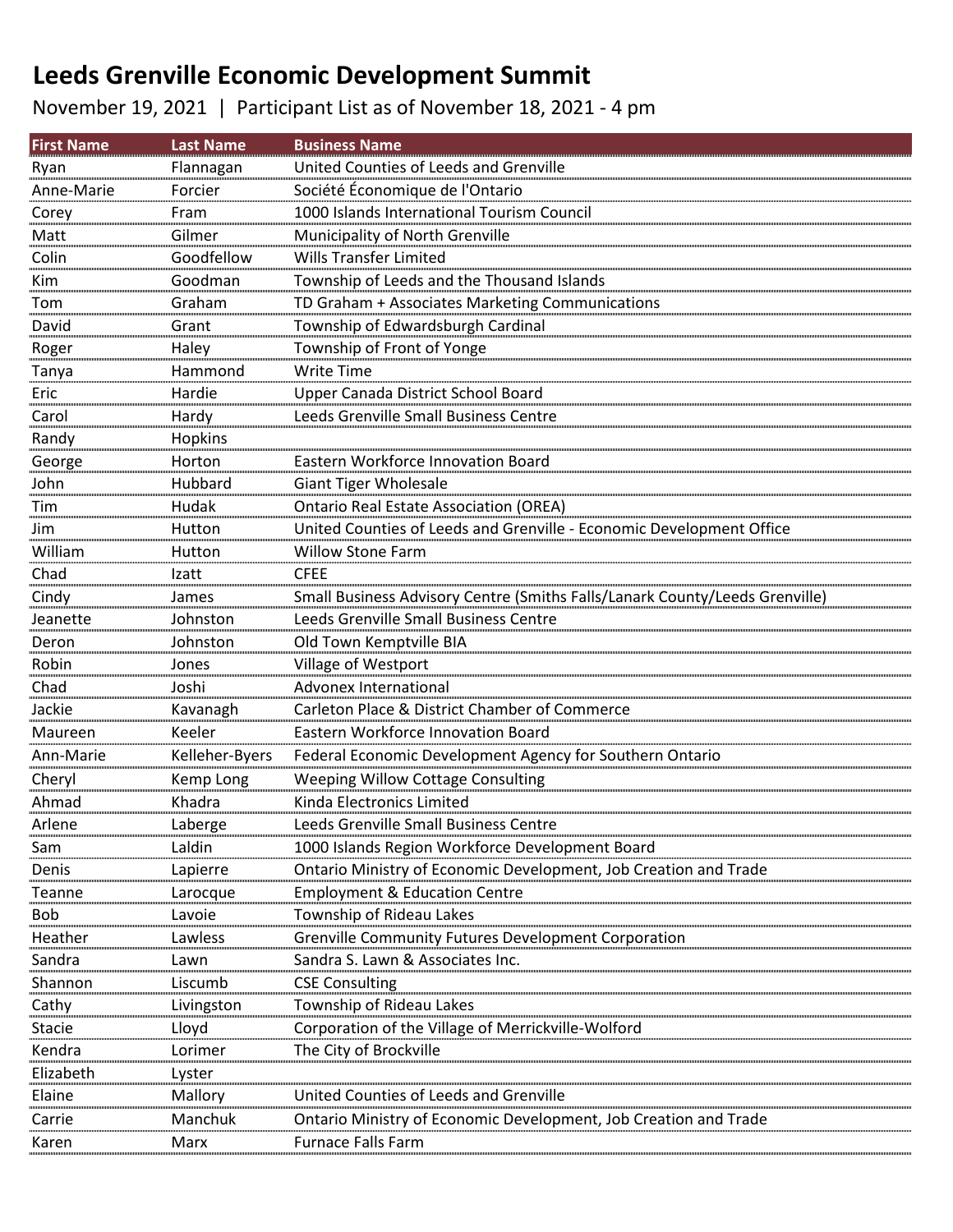November 19, 2021 | Participant List as of November 18, 2021 - 4 pm

| <b>First Name</b> | <b>Last Name</b> | <b>Business Name</b>                                                 |
|-------------------|------------------|----------------------------------------------------------------------|
| Marcia            | Maxwell          | Township of Rideau Lakes                                             |
| John              | McAllister       | Upper Canada District School Board                                   |
| Charlotte         | McArthur         | <b>Grenville Community Futures Development Corporation</b>           |
| <b>Tracy</b>      | McDonald         | <b>CSE Consulting</b>                                                |
| Gord              | McFarlane        | Township of Elizabethtown-Kitley                                     |
| Shelbi            | McFarlane        | United Counties of Leeds and Grenville - Economic Development Office |
| Lisa              | McLean           | Le Boat                                                              |
| Trish             | McNamara         | <b>KEYS Job Centre</b>                                               |
| Lucy              | Medeiros         | <b>Ontario East Economic Development Commission</b>                  |
| Alison            | Merkley          | Township of Elizabethtown-Kitley                                     |
| Wendy             | Merkley          | <b>Andress Boat Works</b>                                            |
| Elisabeth         | Meyer            | <b>Employment &amp; Education Centre</b>                             |
| Charlie           | Mignault         |                                                                      |
| Jennifer          | Miller           | Ireton Fendley                                                       |
| Cherie            | Mills            | United Counties of Leeds and Grenville                               |
| Malcolm           | Morris           | Town of Smiths Falls                                                 |
| Rich              | Muir             | 3M Canada, Brockville                                                |
| Rob               | Nolan            | City of Brockville                                                   |
| Katie             | Nolan            |                                                                      |
| Chad              | Noonan           | <b>Career Services</b>                                               |
| Dermid            | O'Farrell        | O'Farrell Financial Services Inc.                                    |
| Frank             | O'Hearn          | Eastern Workforce Innovation Board                                   |
| Rod               | Palmer           | <b>CSE Consulting</b>                                                |
| Professor John    | Palmer           |                                                                      |
| Keeley            | Patterson        | Downtown Brockville Business Improvement Area                        |
| David             | Paul             | Eastern Workforce Innovation Board                                   |
| Dana              | Pearce           | Rideau-St. Lawrence Real Estate Board                                |
| William           | Pearl            | Stevens Creek Shutter Co.                                            |
| Nancy             | Peckford         | Municipality of North Grenville                                      |
| Cynthia           | Peters           | From the Farm Enterprises Inc.                                       |
| <b>Bonnie</b>     |                  | Pidgeon-Cougler Grenville Community Futures Development Corporation  |
| Joanne            | Poll             | United Counties of Leeds and Grenville - Economic Development Office |
| Gillian           | Price            | Vogue & Rogue Weddings                                               |
| Mark              | Primeau          | Homelife/DLK Real Estate Ltd. Brokerage                              |
| Jamie             | Puddicombe       | St. Lawrence College                                                 |
| Ben               | Quenneville      | PropertyGuys.com                                                     |
| Pete              | Rainville        |                                                                      |
| Kevin             | Rankin           | Land Ark Homes                                                       |
| Patricia          | Remillard        | <b>Kemptville Campus</b>                                             |
| Connor            | Renouf           | Town of Perth                                                        |
| Jeff              | Robinson         | <b>Burnbrae Farms</b>                                                |
| Tim               | Ross             | Township of Elizabethtown-Kitley                                     |
| <b>Bonnie</b>     | Ruddock          | RTO <sub>9</sub>                                                     |
|                   |                  | Rideau Waterway Land Trust                                           |
| Jane              | Rudolph          | <b>Employment &amp; Education Centre</b>                             |
|                   |                  |                                                                      |